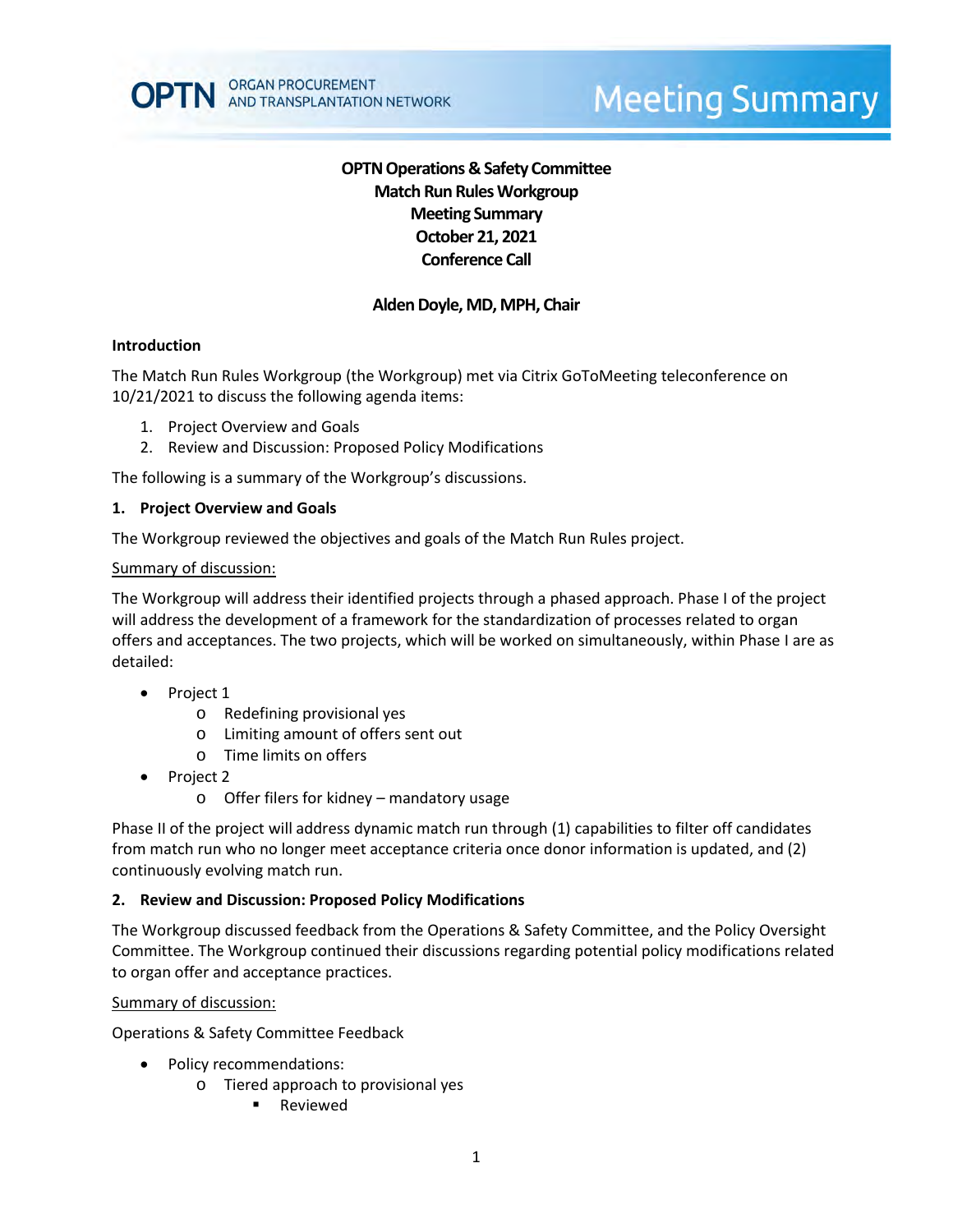- Provisional Acceptance
- Policy proposal to include:
	- o Defining and outing requirement of each tier of provisional yes
	- o Clarifying and outlining requirements of primary and back up offers

The Chair explained that the tier for "reviewing" would be an option for transplant programs to enter to indicate they have reviewed the offer and, at that moment in time, it is an organ offer they are interested in. The tier for "provisional acceptance" would be a higher tier, which has associated responsibilities transplant programs would have to adhere to. The Chair added that the threshold on the match run sequence for entering of "provisional acceptance" will need to be decided and the specific associated responsibilities. The Chair stated that the level for provisional acceptance may be based upon organ type or organ quality.

The Chair stated that the tiered approach would work in regards to the dynamic match run. The Chair explained that the provisional acceptances would become locked in sequence on the match run, while the transplant programs entering the "reviewed" option would be able to be reorganized based on new donor and candidate information.

A member expressed interest in further defining primary and back up offers. The member explained that, especially for kidney, it is difficult for transplant programs to determine whether they are primary or backup for an organ offer. The member explained that OPOs will often tell the transplant program that the offer is not primary until the operating room procedure is completed, which creates a large workload for the transplant program.

Another member stated that the Multi-organ Transplantation Committee is working on how to inform transplant programs of multi-organ offers across match runs. The member added that the Workgroup should also address OPTN Policy 5.6.D: Effect of Acceptance. The member explained that the policy states that an organ offer is binding once an OPO makes a transplant program primary. This leads to OPOs not making primary offers because they are worried about being penalized. For example, if a backup liver offer is a multi-organ offer for a kidney and a liver, then the OPO will hold the kidney in case the primary liver declines in order to allocate for the multi-organ offer due to policy requirement of binding primary organ offers. A member suggested to add language to indicate where in the process of allocation an OPO is. The member explained that OPOs should be able to make primary offers within an hour and a half of the operating room time in order to have teams en route.

A member stated, that in their experience, they have had a kidney retracted from their transplant program twice in ten years, and both were for multi-organ transplants. The member added that their transplant program has kidneys held from them on a daily basis.

Another member stated that transplant programs decide on an individual basis on when to contact a patient based on the likelihood of organ quality at recovery. The member added that deciding the threshold on the match run for provisional acceptance should be dependent on organ type. Another member responded that for transplant programs who are within the provisional acceptance threshold, a decision maker must be consulted on the organ offer. Another member responded that for kidney, it would not be reasonable to call a patient farther than the back up offer.

A member asked how policy modifications will change transplant program behavior related to organ review and acceptance practices. The Chair responded that OPTN policy currently does not have any formal expectations related to the entry of provisional yes. The Chair explained that providing these guardrails in policy may help change behavior in conjunction with the national roll-out of offer filters as well as other current and ongoing organ offer and acceptance efficiency projects.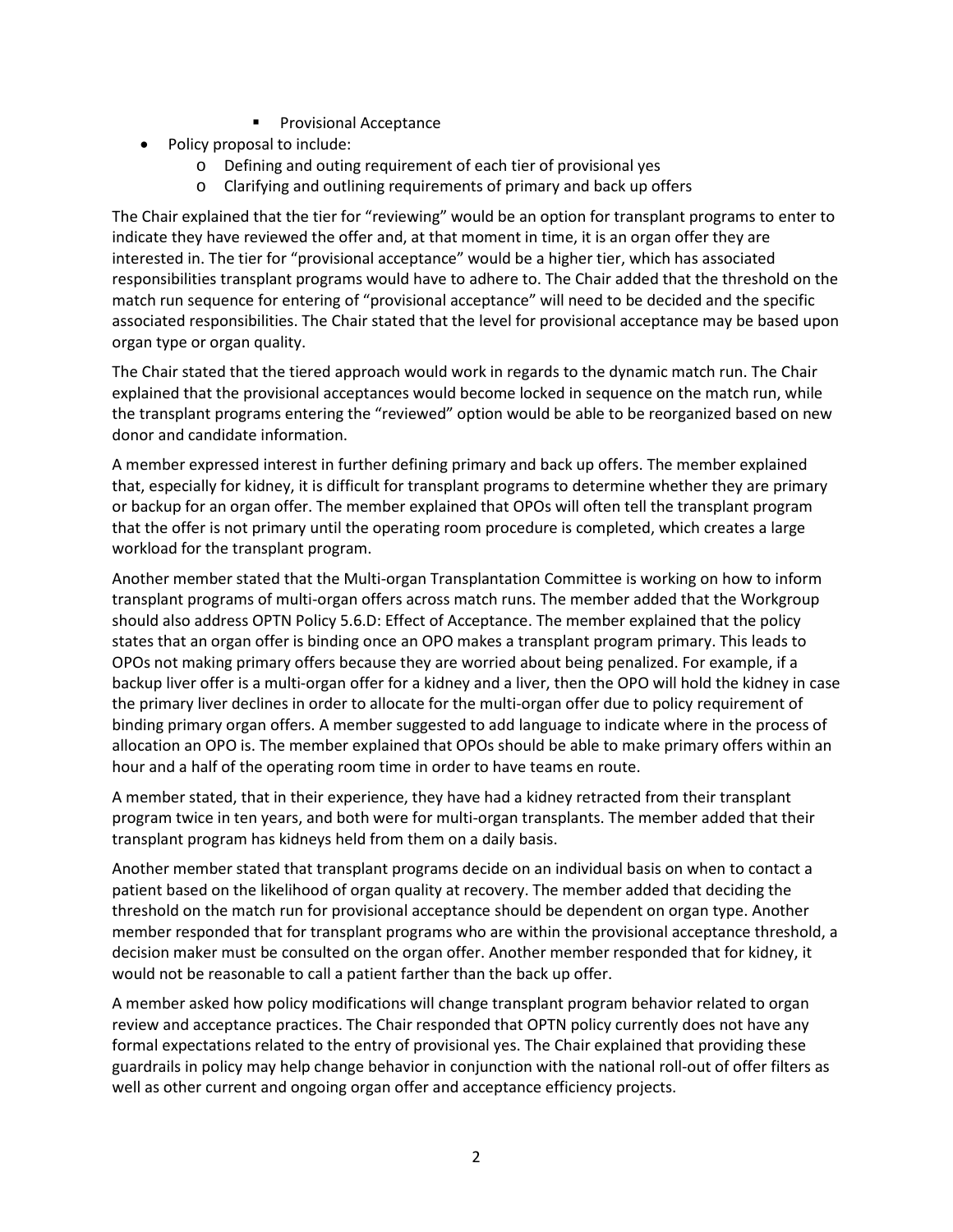The Workgroup discussed the lack of available data surrounding organ acceptance and refusal behaviors.

## Next Steps:

The Workgroup will continue to discuss policy modifications related to organ offer and acceptances.

# **Upcoming Meeting**

November 18, 2021 (teleconference)